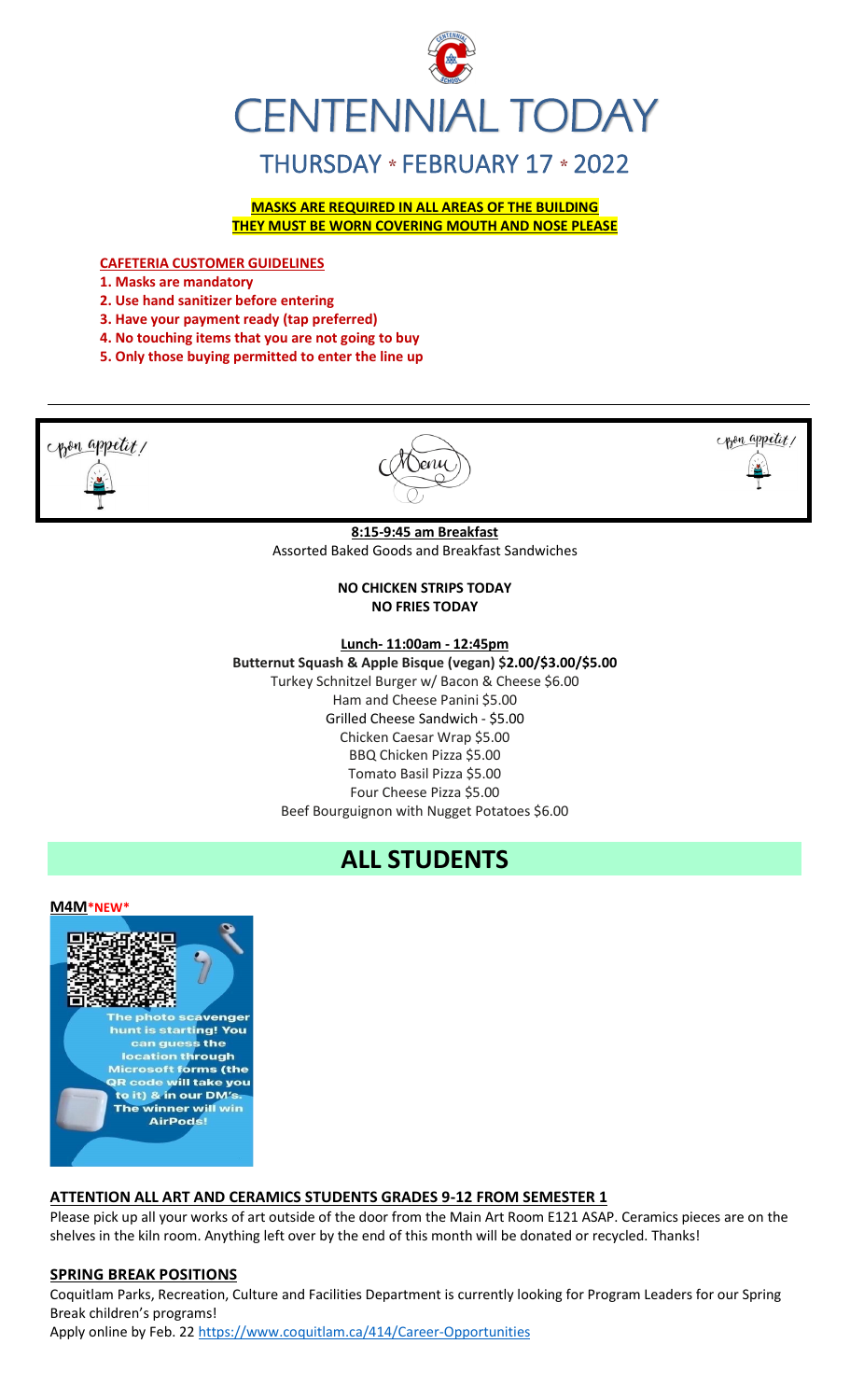

## **LIBRARY CLOSURES**

The library will be closed this Wednesday to Friday (Feb. 16-18) until Period 4 each day to host immunizations for Grade 9 and 10 students

#### **INTERNATIONAL STUDENTS**

Pizza party for International Students on Wednesday, February 23<sup>rd</sup> after school. \$2 per person, sign up with Ms. Sousa by Friday, February 18th, pizza party is going to be in Room E210. [076-SLEE@SD43.BC.CA](mailto:076-SLEE@sd43.bc.ca)

# **REGISTER FOR THE TECH LEADERSHIP 10/11/12 COURSE NOW!**

If you're interested in learning about technology, helping our school community, being part of an amazing Tech Team, and/or developing a variety of skills that will help you in any future opportunities, consider joining Tech Leadership and become a Tech Leader at Centennial next school year! Register for this course and fill out a form through the QR code or this link:<https://forms.office.com/r/sXhETqRPF7> Feel free to contact Ms. Hothi at [jahothi@sd43.bc.ca](mailto:jahothi@sd43.bc.ca) to learn more and discover if this is a good fit for you!



#### **GRAD HOODIE PICK UP**

If you need to still pick up your grad hoodie, please come to the pod outside Rm. B204 in either period 3 or 4 of this week.

#### **ATTENTION STUDENTS CURRENTLY IN GRADE 9, 10 AND 11:**

Applications are now open for next year's **Jr. and Sr. Environmental Studies Academies**. You can find them:

- 1) On the Centennial Website
- 2) On our Instagram @cent.es
- 3) Using the QR code below



Applications close **March 11th at 3:00pm**

#### **COURSE PLANNING 2022-2023**

**ATTENTION ALL STUDENTS RETURNING TO CENTENNIAL NEXT YEAR**

Course Planning information is **NOW available** on the Centennial Website

You now have access to the Course Planning Booklet for 22-23, with course descriptions

In addition, an online. fillable course selection sheet is available here:<https://mycentennial.sd43.bc.ca/courseplanning/> Counsellors **STRONGLY** encourage all students to read through the course descriptions to make sure you are choosing wisely.

Should you have any unanswered questions please contact your counsellor for further information

We will be providing a **Virtual Question & Answer Teams Meeting** for Students and Parents on **Feb. 2nd from 6:30-7:30 P.M.** Link to be provided on Centennial website.

Once you have completed your course selection sheet you are welcome to meet with your counsellor in person or virtually.

Stay tuned for more information about Counsellor Sign Up Appointments! **MYED PORTAL WILL OPEN ON FEB. 7TH AND CLOSE ON MARCH 1ST SO MAKE SURE YOU HAVE INPUT CORSES BY THE DEADLINE**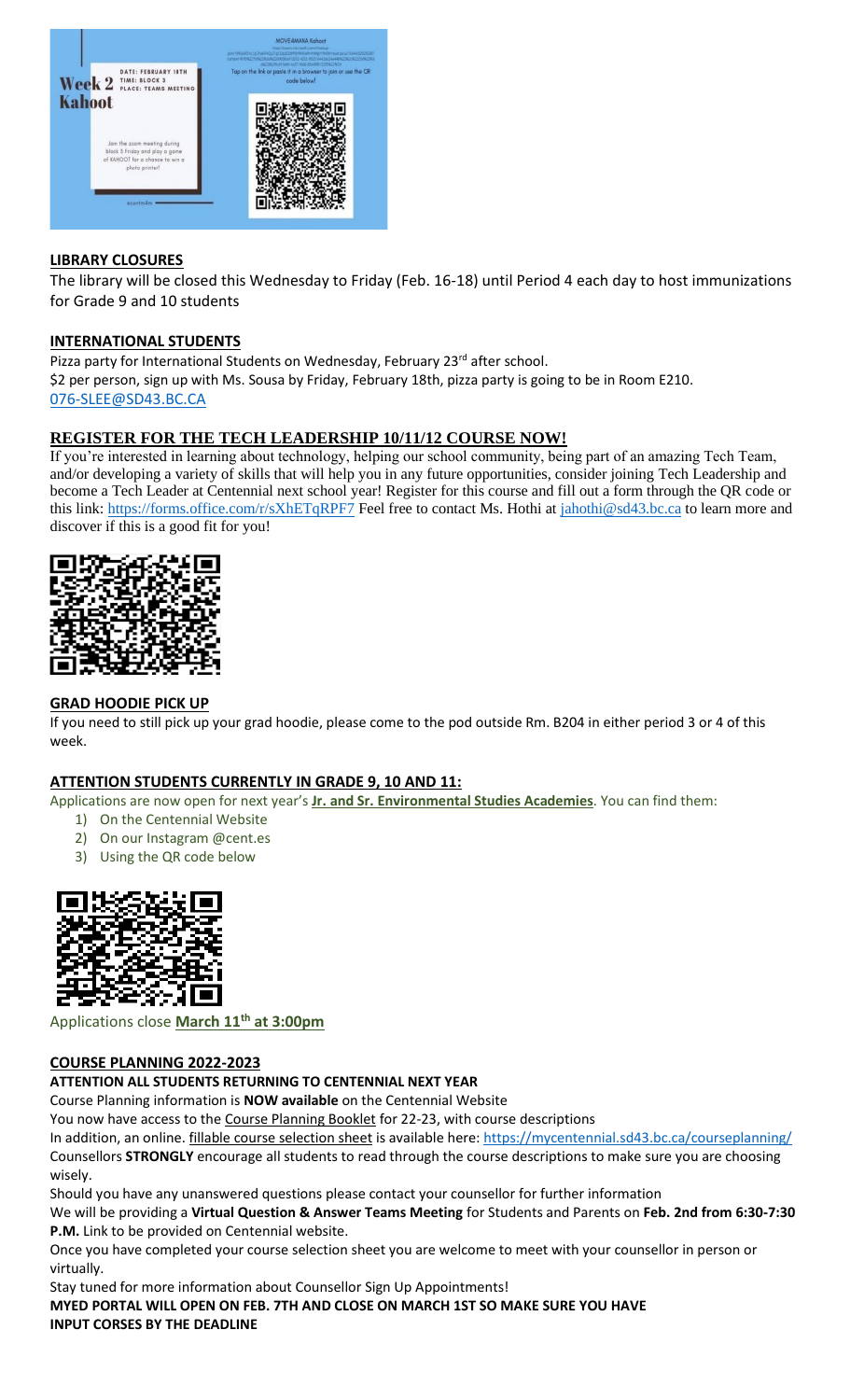# **BLACK HISTORY MONTH**

February is Black History Month. It is meant to honour the significant historic and ongoing contributions of Black Canadians in society. It is also meant to spotlight the enormous impact that these contributions have made in pushing civil rights forward towards a more inclusive society for all. In different pods in the school, you will find posters highlighting the contributions of Black Canadians. Scan the QR code below and follow the instructions to enter a weekly prize draw. This week the feature is the ENGLISH DEPARTMENT.

**WEEK 2 WINNER: MANA MOBASHERI –** *Please see Ms. Razzell in E122 today for your prize!*



# **GRADE 12'S**

**CAREER CENTRE Visit the online Centennial Career Centre Page [HERE](https://www.sd43.bc.ca/school/centennial/ProgramsServices/CareerCentre/experiences/Pages/default.aspx#/=)**



**@cent43careercentre** 

#### **BCIT ENGINEERING PANEL\*NEW\***

Sign up for our panel event on **Wednesday, March 2, 2022, 5:00 pm to 6:00 pm**. Zoom details will be emailed to registrants Sign-up now at: [Bcit.ca/engineeringinfo](https://www.bcit.ca/event/engineering-panel-online-information-session/)

Details on the Career Centre page:

[https://www.sd43.bc.ca/school/centennial/ProgramsServices/CareerCentre/postsecondary/Pages/default.aspx?login=1](https://www.sd43.bc.ca/school/centennial/ProgramsServices/CareerCentre/postsecondary/Pages/default.aspx?login=1146143709#/=) [146143709#/=](https://www.sd43.bc.ca/school/centennial/ProgramsServices/CareerCentre/postsecondary/Pages/default.aspx?login=1146143709#/=)

#### **ATTENDING U WATERLOO IN THE FALL? \*NEW\***

Register for our **[March Virtual Open House](https://uwaterloo.us3.list-manage.com/track/click?u=a81bb5075c90cdf7258cb7029&id=a88e5ad2bb&e=c0c4fc71cc)** on March 19th, 2022.

#### **GIRL GUIDES OF CANADA SCHOLARSHIPS**

A variety of awards available. APPLICATION WINDOW IS SHORT - Deadline to apply March 20<sup>th</sup> Applications for the 2022 National Scholarships will be open from February 15 to March 20

[https://www.girlguides.ca/web/GGC/Programs/Scholarships/GGC/Programs/Opportunities/Scholarships.aspx?hkey=200](https://www.girlguides.ca/web/GGC/Programs/Scholarships/GGC/Programs/Opportunities/Scholarships.aspx?hkey=2006fffd-4b2e-​46dc-ab71-8105a6d17cef) [6fffd-4b2e-46dc-ab71-8105a6d17cef](https://www.girlguides.ca/web/GGC/Programs/Scholarships/GGC/Programs/Opportunities/Scholarships.aspx?hkey=2006fffd-4b2e-​46dc-ab71-8105a6d17cef)

### **EAGLE RIDGE AUXILIARY STUDENT BURSARY 2 X \$2,500**

Applicants must be a Tri-Cities (Coquitlam, Port Coquitlam, or Port Moody) resident for a period of not less than two years and be planning a post-secondary education in the field of healthcare. Deadline March 31, 2022. <https://www.sd43.bc.ca/school/centennial/ProgramsServices/CareerCentre/financeawards/Pages/default.aspx#/=>

#### **BCSTA CITIZENSHIP AWARDS**

The British Columbia School Trustees Association - BCSTA will once again be awarding **three** graduating B.C. public school students who have shown exemplary citizenship in their school and community with scholarships worth **\$500** each. VISIT THE CAREER CENTRE/FINANCE

#### **STACEY LEVITT AWARD**

[https://www.parachute.ca/en/program/stacey-levitt-award/application-process/](file://///d00-v02-p01/Shared_Data/076/Staff_Shared/Office/centennial%20today/Centennial%20Today%202021-2022/February%202022/​https:/www.parachute.ca/en/program/stacey-levitt-award/application-process/) The award is open to any Canadian citizen or landed immigrant currently attending a Canadian secondary school. The application consists of three parts: **the application form, the applicant's essay and a letter of recommendation.** This award encourages Canadian youth to embody Stacey's qualities and ideals of *education, engagement in sport and a love for travel*. Due Feb 27th, 2022

#### **APPLYING TO DOUGLAS?** Check out the Entrance Scholarships and Awards!

[https://www.douglascollege.ca/sites/default/files/docs/finance/entrance%20scholarship%20application%20-](https://www.douglascollege.ca/sites/default/files/docs/finance/entrance%20scholarship%20application%20-%20fillable.pdf) [%20fillable.pdf](https://www.douglascollege.ca/sites/default/files/docs/finance/entrance%20scholarship%20application%20-%20fillable.pdf)

Entrance Scholarships: Students must have a minimum admission GPA of 3.5 and significant contributions to their school or community.

Entrance Awards: Students must have a minimum admission GPA of 3.0 and significant contributions to their school or community. Deadline: **MARCH 1ST 2022.**

#### **APPLIED TO POST-SECONDARY?**

Students are reminded to check their **student portals** and email accounts regularly for updates and 'to-do' lists.